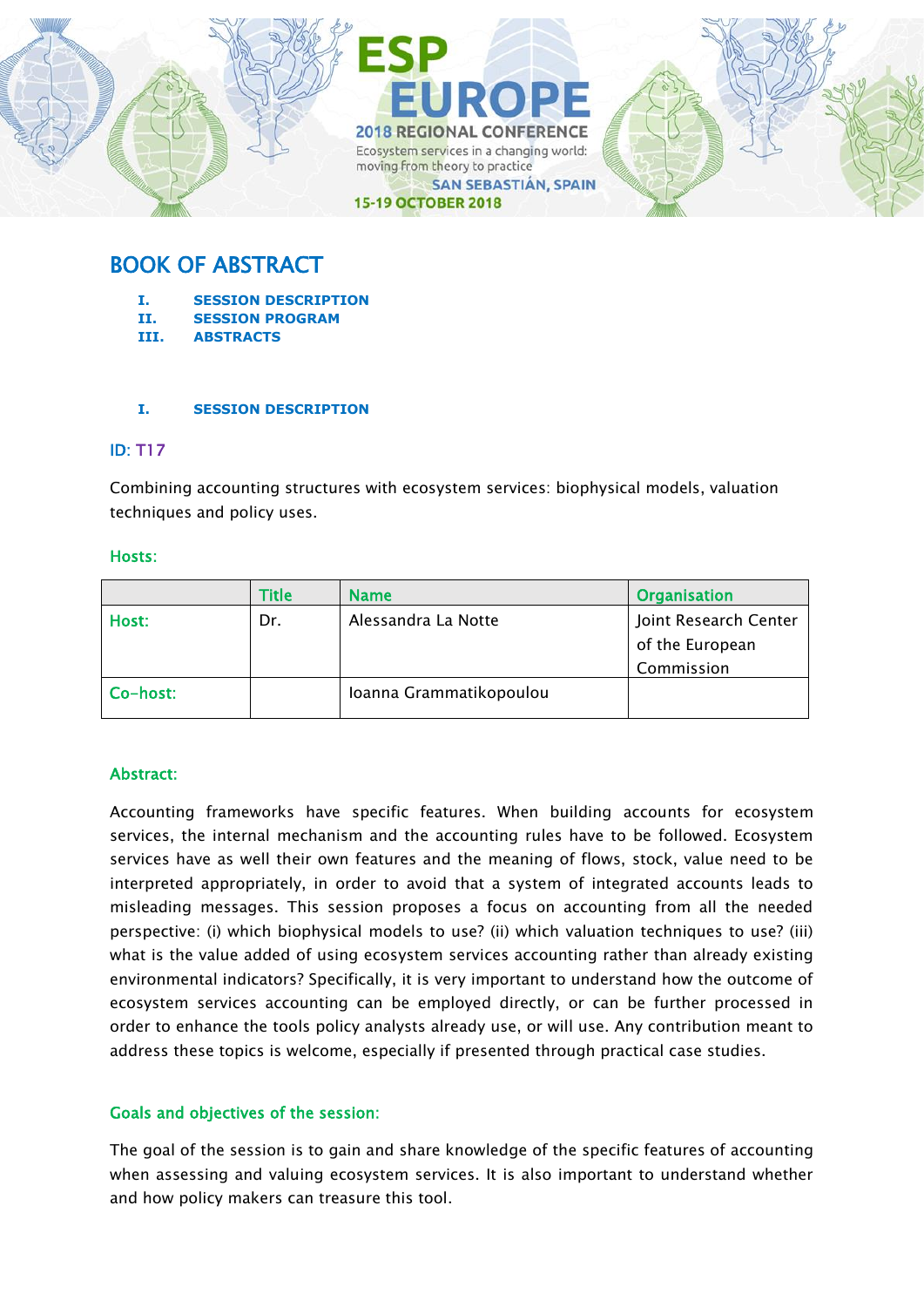

### Planned output / Deliverables:

Relevant contributions can be collected in a special issue.

### Related to ESP Working Group/National Network:

Thematic Working Groups: T17 - [ES Accounting & Greening the economy](https://www.es-partnership.org/community/workings-groups/thematic-working-groups/twg-17-es-accounting-greening-the-economy/)

#### **II. SESSION PROGRAM (T17)**

Date of session:Tuesday, 16October 2018 Time of session: 16:30 – 18:00

#### Timetable speakers

| <b>Time</b>     | <b>First name</b> | <b>Surname</b>   | <b>Organization</b>                                                      | <b>Title of presentation</b>                                                                                                  |
|-----------------|-------------------|------------------|--------------------------------------------------------------------------|-------------------------------------------------------------------------------------------------------------------------------|
| 16:30-16:45     | Alessandra        | La Notte         | Joint Research<br>Center                                                 | Combining accounting<br>structures with ecosystem<br>services: biophysical<br>models, valuation<br>techniques and policy uses |
| $16:45 - 17:00$ | Francesca         | Visintin         | eFrame Itd                                                               | <b>Environmental Accounting</b><br>for assessing the Value for<br>Money of Torre Guaceto<br>Marine Protected Area             |
| $17:00 - 17:15$ | Stefano           | Balbi            | The Basque<br>Centre for<br>Climate<br>Change (BC3)                      | The Outdoor Recreation<br>Service in Italy and the<br>innovative approach of<br>ARIES technology                              |
| $17:15 - 17:30$ | Marta             | Sylla            | Wrocław<br>University of<br>Environmental<br>and Life<br><b>Sciences</b> | Accounting for ecosystem<br>services on the example of<br>local economy                                                       |
| 17:30-17:45     | Ioanna            | Grammatikopoulou | Global<br>Change<br>Research                                             | Developing pilot supply and<br>use forest ecosystem<br>accounts in Czech Republic                                             |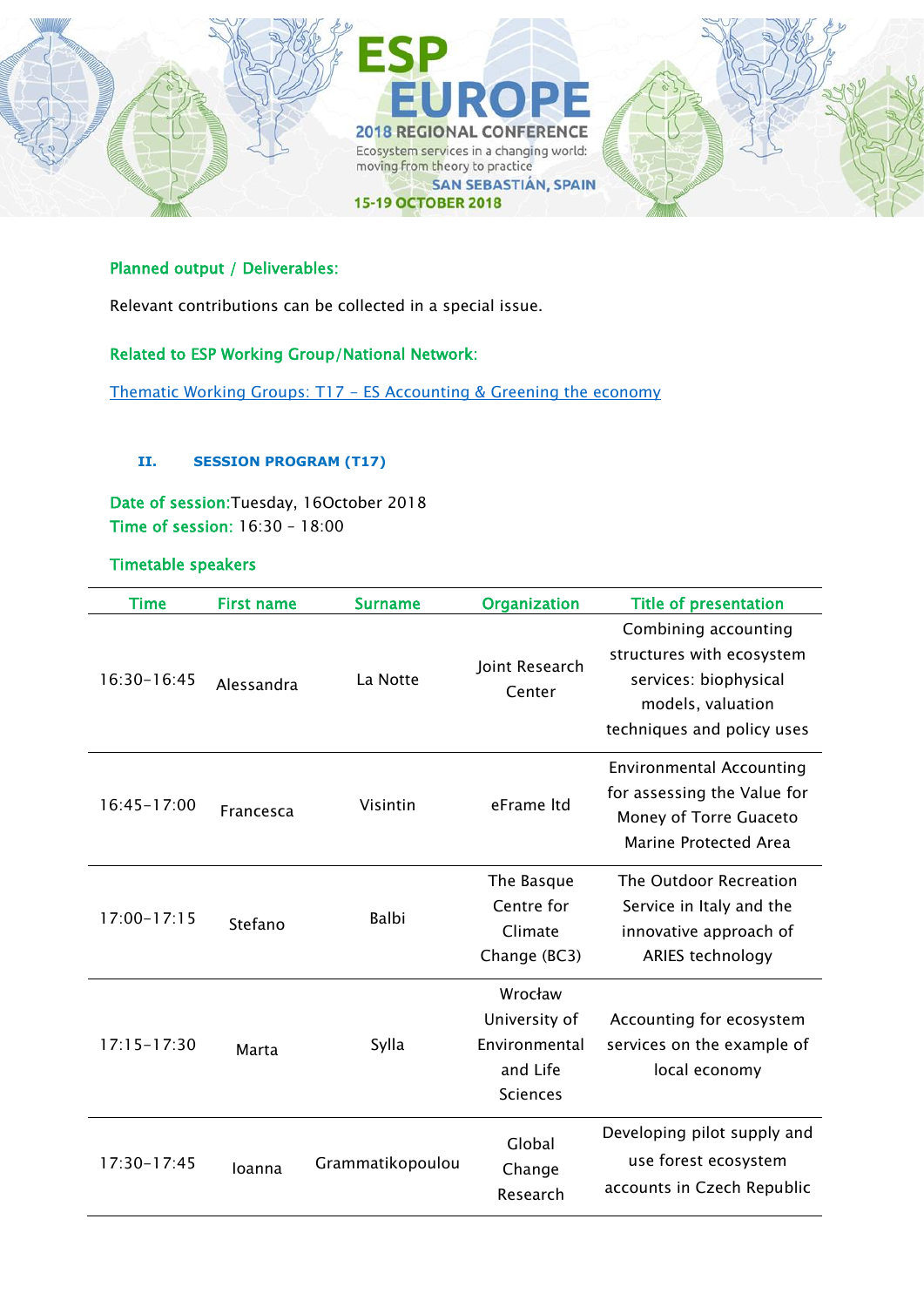

#### **III. ABSTRACTS**

*The abstracts appear in alphabetic order based on the last name of the first author. The first author is the presenting author unless indicated otherwise.*

#### 1. Type of submission: Abstract

T. Thematic Working Group sessions: T17 Combining accounting structures with ecosystem services biophysical models, valuation techniques and policy uses.

#### The Outdoor Recreation Service in Italy and the innovative approach of ARIES technology

#### First author: Stefano Balbi

Other author(s): Riccardo Boschetto, Alessio Capriolo, Rosa Anna Mascolo, Ferdinando Villa Affiliation, Country. The Basque Centre for Climate Change (BC3), Spain, Italy

Under the general objective of developing ecosystem accounts aiming to implement the main development of the KIP INCA at EU level, ISPRA recently started a project to carry out pilot accounts on selected ecosystem services, in line with the methodological advancements already achieved under MAES and SEEA-EEA. Outdoor recreation is one the service being estimated and can be described as the natural features providing landscape suitability for recreational activities. This study examines how this specific ecosystem service can be valued and mapped through a modern modeling approach based on the innovative ARIES technology. We provide quantification and monetary assessment of outdoor recreation by considering the natural and social agents with crucial roles: (1) providers (areas of high naturalness or including relevant landscape features) and (2) beneficiaries (human individuals) visiting those areas for recreational day trips. Following the SEEA-EEA accounting procedures, preliminary results on Italy are produced for accounting purpose including the Extent Account of the ecosystem asset generating the service; the Conditions Account of this asset; the potential Supply Account; and the Use Account (estimated through a potential demand assessment model and its combination with the supply). The machine learning techniques incorporated in ARIES have been key to improve the quality of these estimates, in particular as the numbers of intra-day visitors that would likely take a day-trip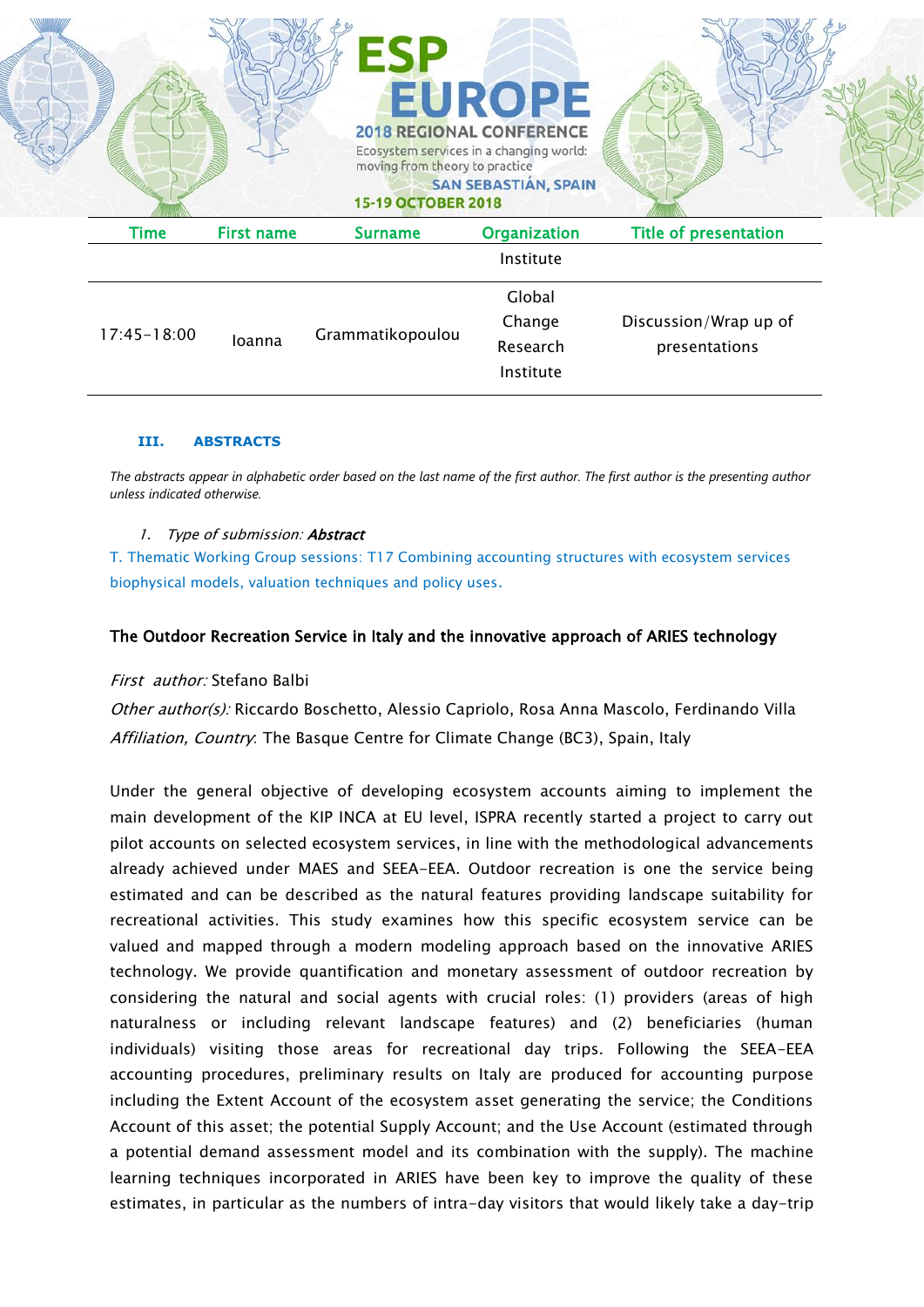**2018 REGIONAL CONFERENCE** Ecosystem services in a changing world: moving from theory to practice **SAN SEBASTIÁN, SPAIN 15-19 OCTOBER 2018** 

is substantially unknown in most of the supply areas due to the absence of any particular presence detection system. We "learned" the correlations of such values against social and natural features of data-rich areas in Italy and Spain, and use the learned estimates to predict the values in data-poor natural areas in Italy. Finally the travel cost method is used for monetary valuation of the recreation service considering recreational day trips to supply areas and main costs influencing such trips.

Keywords: Ecosystem Account; Outdoor Recreation; Aries; Machine Learning

2. Type of submission: **Abstract** 

T. Thematic Working Group sessions: T17 Combining accounting structures with ecosystem services biophysical models, valuation techniques and policy uses.

## Developing pilot supply and use forest ecosystem accounts in Czech Republic

First author: Ioanna Grammatikopoulou Other author(s): David Vačkář Affiliation, Country: Global Change Research Institute of the Czech Academy of Sciences, Prague, Czech Republic, Greece

The System of Environmental-Economic accounting (SEEA) framework has been developed as a tool for analysing ecosystem functions and processes and their relation to economic and other human activities. SEEA accounting model follows the principles of the System of National Accounts (SNA) and Supply and Use tables (SUT) are the cornerstone of the balancing process and the main focus of SNA. With this study we aim to integrate the values of forest ecosystem services provided in the national accounts and compile the SUT tables both in physical as well as in monetary terms. The selection of forest ecosystem is based on its significant contribution to human well-being by providing numerous ecosystem services and important habitats. For the Czech Republic in particular forest accounts are regarded as a policy priority given that forests amount of almost 35% of land cover while agro-forestry sectors accounts for almost 3% of the GVA (Gross Value Added) of national accounts. The pilot accounts were constructed according to the methodological protocol developed in close collaboration with the Czech Statistical Office. Ecosystem extent accounts were formed in advance to facilitate the derivation of the physical flow of services. For SUT tables we followed four steps: (a) selection of relevant ecosystem services, (b) selection of appropriate indicators and identification of data sources, (c), assessment/modelling of supply of ecosystem services, (d) recording of the beneficiaries of ecosystem services and assigning the flows of ecosystem services and products to them. The monetary SUT are considerably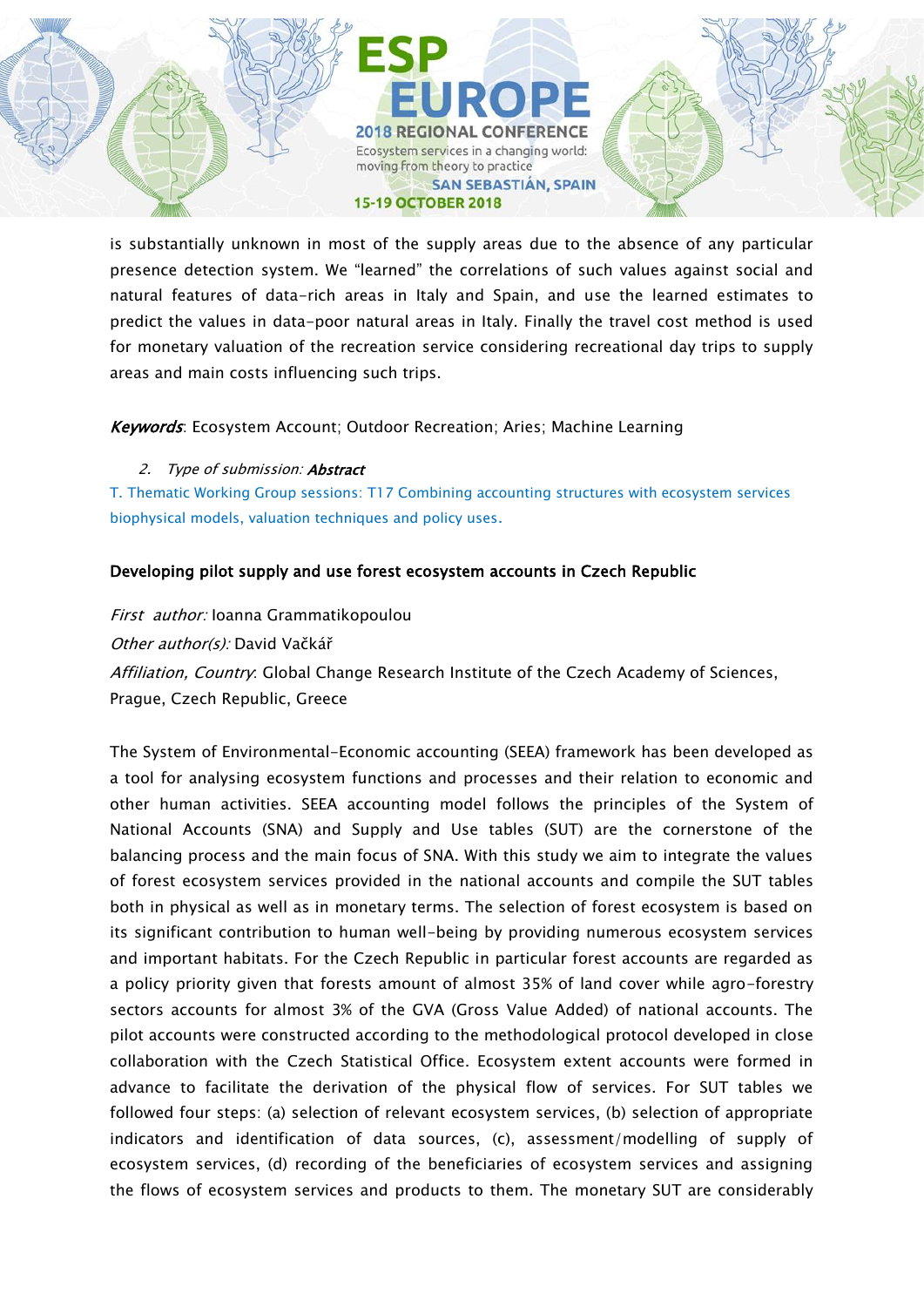**2018 REGIONAL CONFERENCE** Ecosystem services in a changing world: moving from theory to practice **SAN SEBASTIÁN, SPAIN 15-19 OCTOBER 2018** 

depended on the selection of the appropriated economic valuation methods. We employed market valuation approaches for provisioning services and a meta-analytic benefit transfer for the regulating and cultural ones. The accounts show an annual flow of ecosystem services that value approximately 1,434 mil EUR which is allocated by 70% to industry entities, 25% to households and non profit institutions and, 5% as a global benefit.

Keywords: ecosystem accounting, supply and use tables, economic valuation

### 3. Type of submission: **Abstract**

T. Thematic Working Group sessions: T17 Combining accounting structures with ecosystem services biophysical models, valuation techniques and policy uses.

### Accounting for ecosystem services on the example of local economy

### First author: Marta Sylla

Affiliation, Country: Wrocław University of Environmental and Life Sciences, Poland

SEEA-EEA provides a coherent approach to the assessment of the ecosystems, and measurement of the flows of services from ecosystems into economic activity and human well-being. However, the empirical studies employing the SEEA-EEA are still scarce. In this contribution, we aim to explore the contribution of ecosystem services and benefits to local economy using the SEEA-EEA approach. We present the framework for accounting for ecosystem service in the biophysical and non-monetary terms on the example of local economy of several municipalities within the Ślężański Landscape Park in Poland (8190 ha). We first assemble ecosystem extent and condition accounts as a part of ecosystem asset accounts. We also present ecosystem services supply and use table in physical terms. We use different methods based on environmental regression, spatial interpolation and causal relationships to show spatial heterogeneity of biophysical ESS supply. We construct use tables by beneficiary and ecosystem type. We disaggregate the ecosystem benefits into those that are contributing to products and services already included in the system of national accounts (SNA) according to ISIC and that are not (non-SNA). The work is supplemented with socio-economic information, such as local activities, development plans, population distribution and business by type and location, that help us to identify drivers of change and the general dependence on nature. The local case study has been designed to test the feasibility of the system of environmental economic accounts for the local economy that relays on the benefits from nature, but the environmental protection regime (landscape park) enabling relative freedom of economic activity. The work is done within the research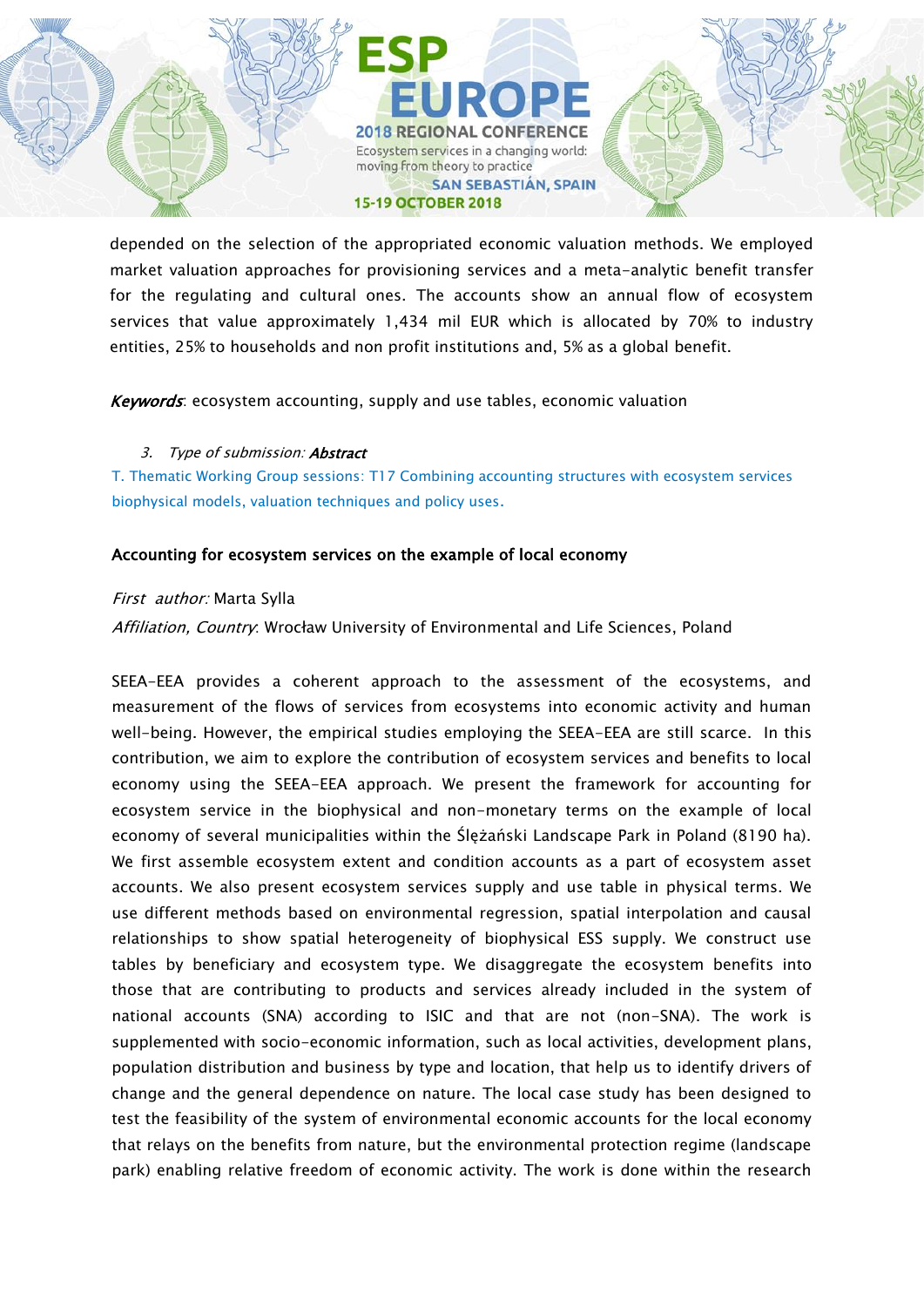

project which final aim is to provide consistent with SEEA-EEA and consulted with stakeholders' monetary accounts framework at the local scale.

Keywords: ecosystem service, mapping, ecosystem accounting, SEEA, landscape park

### 4. Type of submission: **Abstract**

T. Thematic Working Group sessions: T17 Combining accounting structures with ecosystem services biophysical models, valuation techniques and policy uses.

# Environmental Accounting for assessing the Value for Money of Torre Guaceto Marine Protected Area

First author: Francesca Visintin Other author(s): Elisa Tomasinsig, Francesco Marangon, Stefania Troiano, Maurizio Spoto, Francesco de Franco, Alessandro Ciccolella, Paolo Guidetti Affiliation, Country. eFrame ltd, Italy

The progressive decrease of public funding often leads decision-makers to cut funds for protected areas, without fully considering the ensuing environmental-economic-social impacts, and to seek information that can be used to improve resource allocation. Increased emphasis is partly due to changes in society, especially the increased demand for accountability, transparency, and demonstrable 'value for money'. The local scale environmental accounting model is applied to the 29 Italian marine protected areas in the frame of the research project financed by the Italian Ministry of the Environment.The research investigated what and how much value the Torre Guaceto Marine Reserve (Italy) was able to preserve and create from the money received from government and funding bodies. From a methodological point of view, the environmental accounting is based on the Cost-Benefit Analysis approach. The model aimed to supplement monetary accounting based on costs and revenues with environmental accounting, which reflects not only environmental costs but also environmental revenues, i.e. environmental benefits. Environmental costs took into account the cost related to some anthropic activities (i.e. institutional activities, fishing and tourist activities, tomatoes and oil production) assessed in terms of CO2eq emission using the Life Cycle Assessment approach. Environmental benefits assessed ecosystem services as listed by the Common International Classification of Ecosystem Services for the marine coastal water ecosystem, such as: Wild animals and their outputs, Maintaining nursery functions and habitats, Global climate regulation by reduction of greenhouse gas concentrations, Experiential use of plants, animals and land/sea-scapes